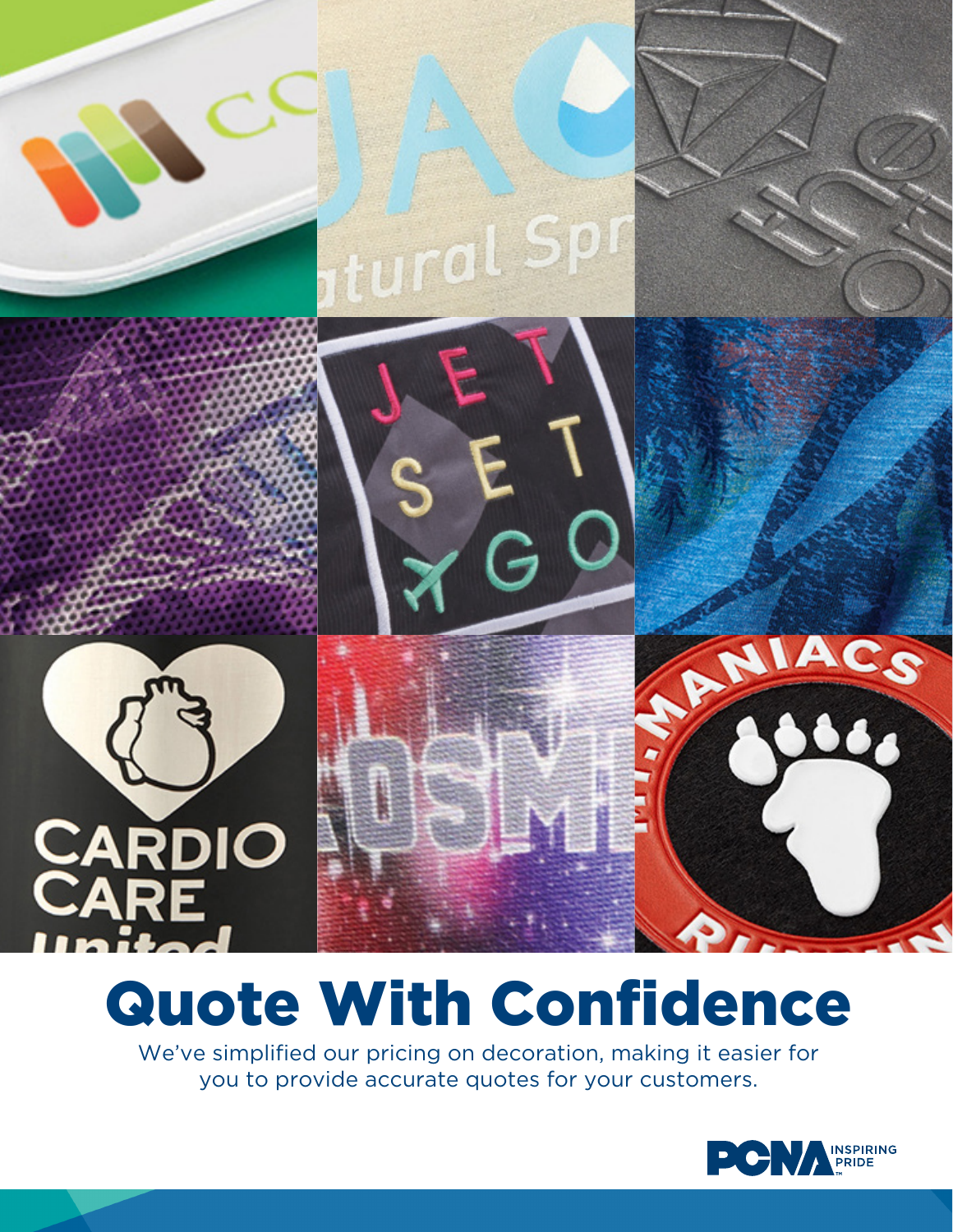### Setups + Run Charges By Brand - US Coded [G]

How run charges apply: If the decoration method selected is the **Recommended** method for that piece, the single color, first location run charge is included in the price of the item. If you select an alternate method, have a multi-color decoration or are decorating in an additional location, the run charges listed below will apply.

### LEED'S

| <b>METHOD NAME</b>                    | 1-COLOR<br><b>SETUP</b> | <b>MULTI-COLOR</b><br><b>SETUP</b> | < COLUMN 3<br><b>RUN CHARGE</b> | <b>COLUMN 3-4</b><br><b>RUN CHARGE</b> | <b>COLUMN 5+</b><br><b>RUN CHARGE</b> |
|---------------------------------------|-------------------------|------------------------------------|---------------------------------|----------------------------------------|---------------------------------------|
| <b>COLOR PRINT</b>                    |                         |                                    |                                 |                                        |                                       |
| Silkscreen - Plastic Pens             | \$25.00                 |                                    | \$0.35                          | \$0.25                                 | \$0.25                                |
| Silkscreen                            | \$55.00                 | \$95.00                            | \$0.84                          | \$0.74                                 | \$0.54                                |
| Pad Print                             | \$55.00                 | \$95.00                            | \$0.84                          | \$0.74                                 | \$0.54                                |
| Transfer - One Color                  | \$55.00                 |                                    | \$0.84                          | \$0.74                                 | \$0.54                                |
|                                       |                         |                                    |                                 |                                        |                                       |
| <b>DIGITAL PRINT</b>                  |                         |                                    |                                 |                                        |                                       |
| InkJet - One Color                    | \$55.00                 |                                    | \$0.84                          | \$0.74                                 | \$0.54                                |
| InkJet or Transfer - Two Color        |                         | \$95.00                            | \$0.84                          | \$0.74                                 | \$0.54                                |
| InkJet or Transfer - Multi-Color (3+) |                         | \$95.00                            | \$1.40                          | \$1.10                                 | \$0.80                                |
| InkJet - Full Color                   |                         | \$95.00                            |                                 |                                        |                                       |
|                                       |                         |                                    |                                 |                                        |                                       |
| <b>LASER</b>                          |                         |                                    |                                 |                                        |                                       |
| Laser                                 | \$55.00                 |                                    | \$0.84                          | \$0.74                                 | \$0.54                                |
| Laser Drinkware                       | \$55.00                 |                                    | \$1.40                          | \$1.10                                 | \$0.80                                |
|                                       |                         |                                    |                                 |                                        |                                       |
| <b>DEBOSS</b>                         |                         |                                    |                                 |                                        |                                       |
| Deboss                                | \$75.00                 |                                    | \$0.84                          | \$0.74                                 | \$0.54                                |
|                                       |                         |                                    |                                 |                                        |                                       |
| <b>EMBROIDERY*</b>                    |                         |                                    |                                 |                                        |                                       |
| Embroidery - Up to 10k stitches       | \$55.00                 |                                    |                                 | \$2.50                                 |                                       |
| Embroidery - 10k+ stitches            |                         |                                    | \$3.50                          |                                        |                                       |
|                                       |                         |                                    |                                 |                                        |                                       |
| <b>3D RAISED</b>                      |                         |                                    |                                 |                                        |                                       |
| Epoxy Dome                            | \$55.00                 | \$95.00                            | \$1.40                          | \$1.10                                 | \$0.80                                |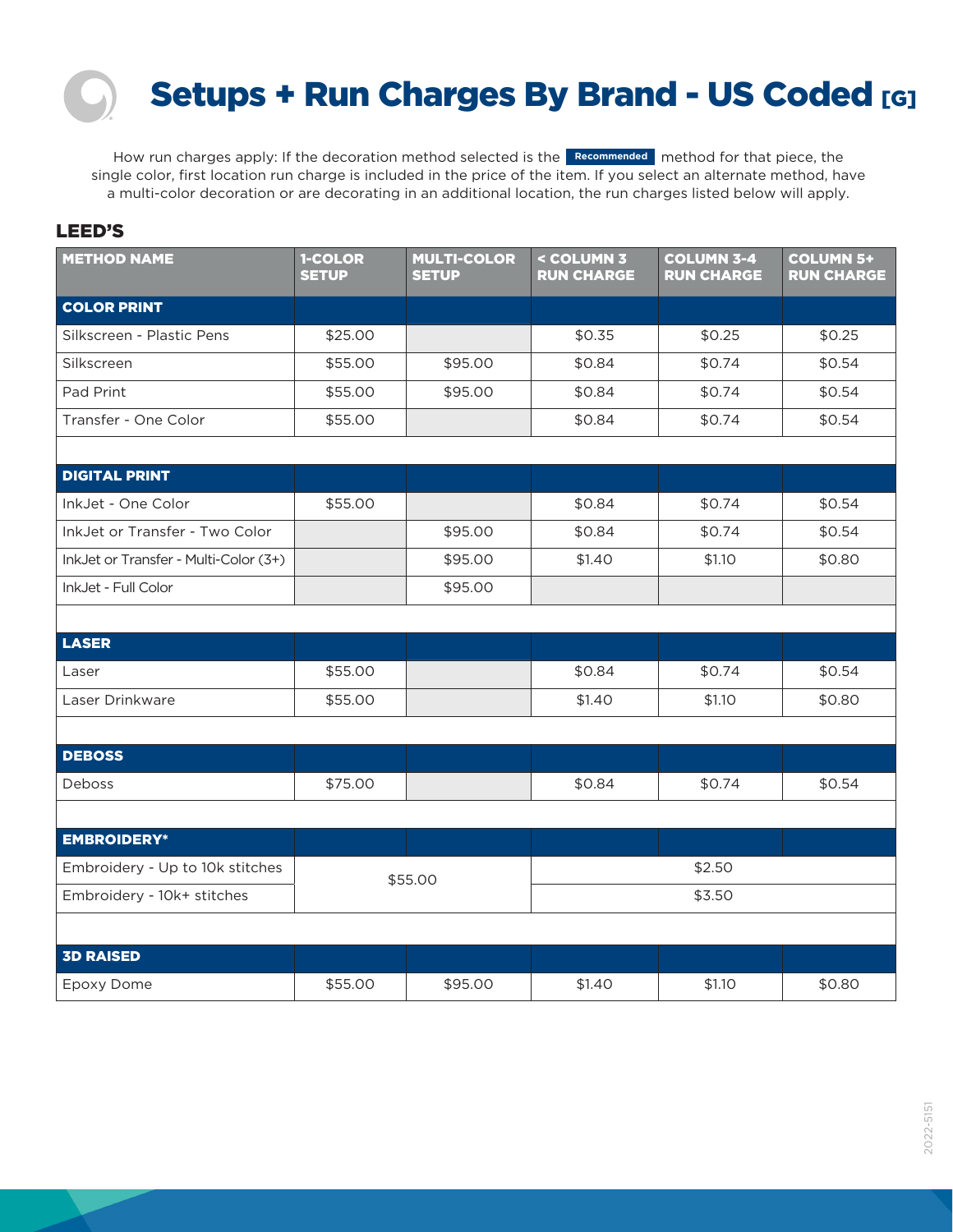# Setups + Run Charges By Brand - US Coded [G]

How run charges apply: If the decoration method selected is the **Recommended** method for that piece, the single color, first location run charge is included in the price of the item. If you select an alternate method, have a multi-color decoration or are decorating in an additional location, the run charges listed below will apply.

### BULLET

| <b>METHOD NAME</b>                    | 1-COLOR<br><b>SETUP</b> | <b>MULTI-COLOR</b><br><b>SETUP</b> | < COLUMN 3<br><b>RUN CHARGE</b>                   | <b>COLUMN 3-4</b><br><b>RUN CHARGE</b> | <b>COLUMN 5+</b><br><b>RUN CHARGE</b> |
|---------------------------------------|-------------------------|------------------------------------|---------------------------------------------------|----------------------------------------|---------------------------------------|
| <b>COLOR PRINT</b>                    |                         |                                    |                                                   |                                        |                                       |
| Silkscreen - Plastic Pens             | \$25.00                 |                                    | \$0.30                                            | \$0.25                                 | \$0.20                                |
| Silkscreen                            | \$55.00                 | \$95.00                            | \$0.45                                            | \$0.40                                 | \$0.35                                |
| Pad Print                             | \$55.00                 | \$95.00                            | \$0.45                                            | \$0.40                                 | \$0.35                                |
| Transfer - One Color                  | \$55.00                 |                                    | \$0.45                                            | \$0.40                                 | \$0.35                                |
|                                       |                         |                                    |                                                   |                                        |                                       |
| <b>DIGITAL PRINT</b>                  |                         |                                    |                                                   |                                        |                                       |
| InkJet - One Color                    | \$55.00                 |                                    | \$0.45                                            | \$0.40                                 | \$0.35                                |
| InkJet or Transfer - Two Color        |                         | \$95.00                            | \$0.45                                            | \$0.40                                 | \$0.35                                |
| InkJet or Transfer - Multi-Color (3+) |                         | \$95.00                            | \$0.79                                            | \$0.74                                 | \$0.69                                |
|                                       |                         |                                    |                                                   |                                        |                                       |
| <b>LASER</b>                          |                         |                                    |                                                   |                                        |                                       |
| Laser                                 | \$55.00                 |                                    | \$0.45                                            | \$0.40                                 | \$0.35                                |
|                                       |                         |                                    |                                                   |                                        |                                       |
| <b>SUBLIMATION</b>                    |                         |                                    |                                                   |                                        |                                       |
| Sublimation                           | \$55.00                 |                                    | Sublimation run charge included in price of item. |                                        |                                       |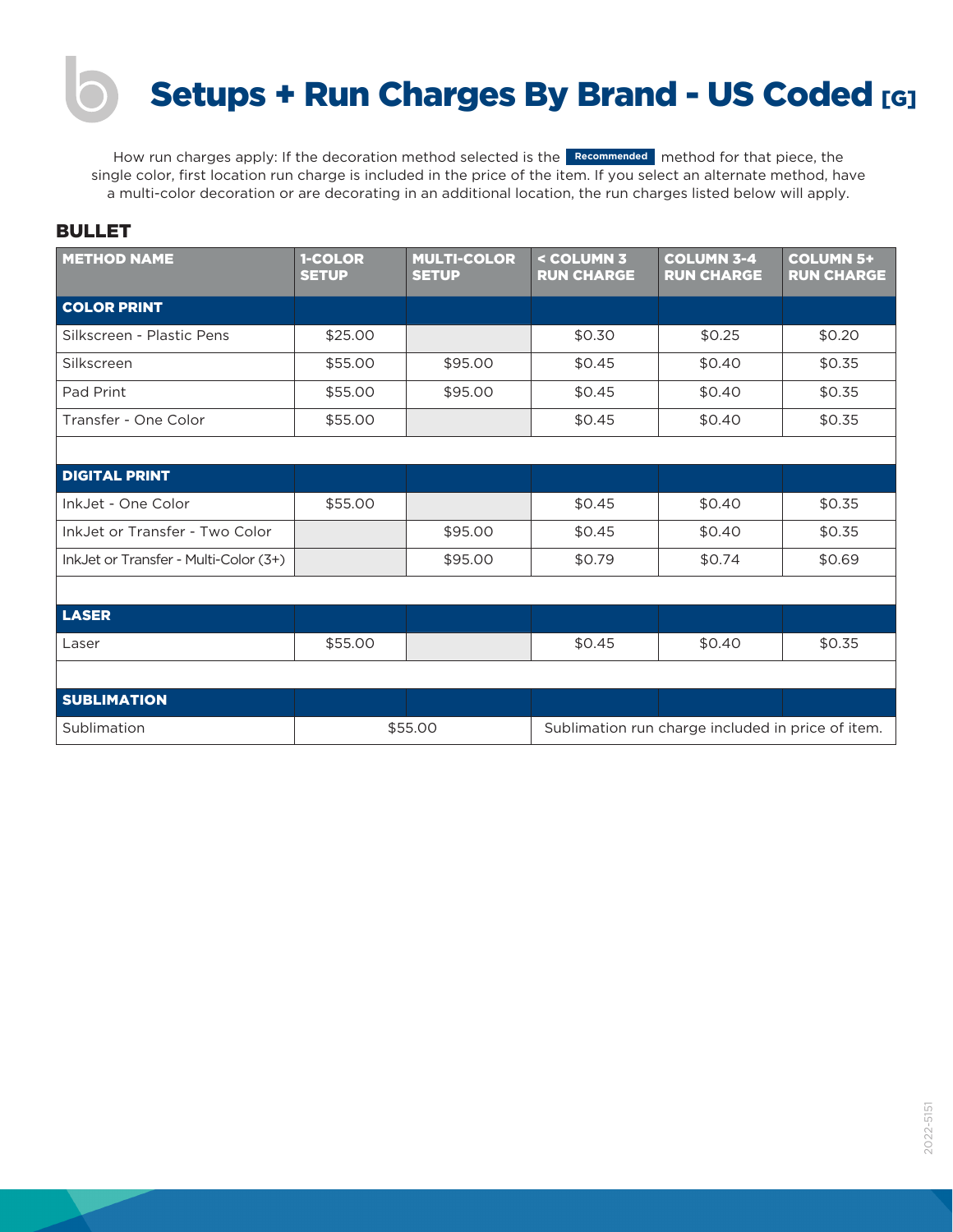## Setups + Run Charges By Brand - US Coded [G]

How run charges apply: First location run charges for all apparel decoration methods is included in the decorated price of the garment. All run charges listed on this document are applied only for additional locations.

#### TRIMARK

| <b>METHOD NAME</b>                    | 1-COLOR<br><b>SETUP</b>                  | <b>MULTI-COLOR</b><br><b>SETUP</b> |        | <b>RUN CHARGE - ALL QUANTITIES</b> |
|---------------------------------------|------------------------------------------|------------------------------------|--------|------------------------------------|
| <b>COLOR PRINT</b>                    |                                          |                                    |        |                                    |
| Transfer - Apparel                    |                                          | \$55.00                            |        | \$4.06                             |
|                                       |                                          |                                    |        |                                    |
| <b>LASER</b>                          |                                          |                                    |        |                                    |
| Laser                                 | \$55.00                                  |                                    |        | \$4.06                             |
|                                       |                                          |                                    |        |                                    |
| <b>DEBOSS</b>                         |                                          |                                    |        |                                    |
| Deboss                                | \$75.00                                  |                                    |        | \$4.06                             |
|                                       |                                          |                                    |        |                                    |
| <b>EMBROIDERY*</b>                    |                                          |                                    |        |                                    |
| Embroidery - Up to 10k stitches       |                                          | \$55.00                            |        | \$4.06                             |
| Embroidery - 10k+ stitches            |                                          |                                    |        | \$5.31                             |
| 3D Embroidery - Up to 10k<br>stitches |                                          |                                    |        |                                    |
| 3D Embroidery - 10k+ stitches         | Same as embroidery charges listed above. |                                    |        |                                    |
|                                       |                                          |                                    |        |                                    |
| <b>SUBLIMATION</b>                    |                                          |                                    |        |                                    |
| Sublimation - inFusion                |                                          | \$55.00                            |        | \$4.06                             |
|                                       |                                          |                                    |        |                                    |
| <b>3D RAISED</b>                      |                                          |                                    |        |                                    |
| <b>HXD Standard</b>                   |                                          |                                    |        | \$4.06                             |
| <b>HXD Specialty</b>                  | \$75.00                                  |                                    | \$5.31 |                                    |